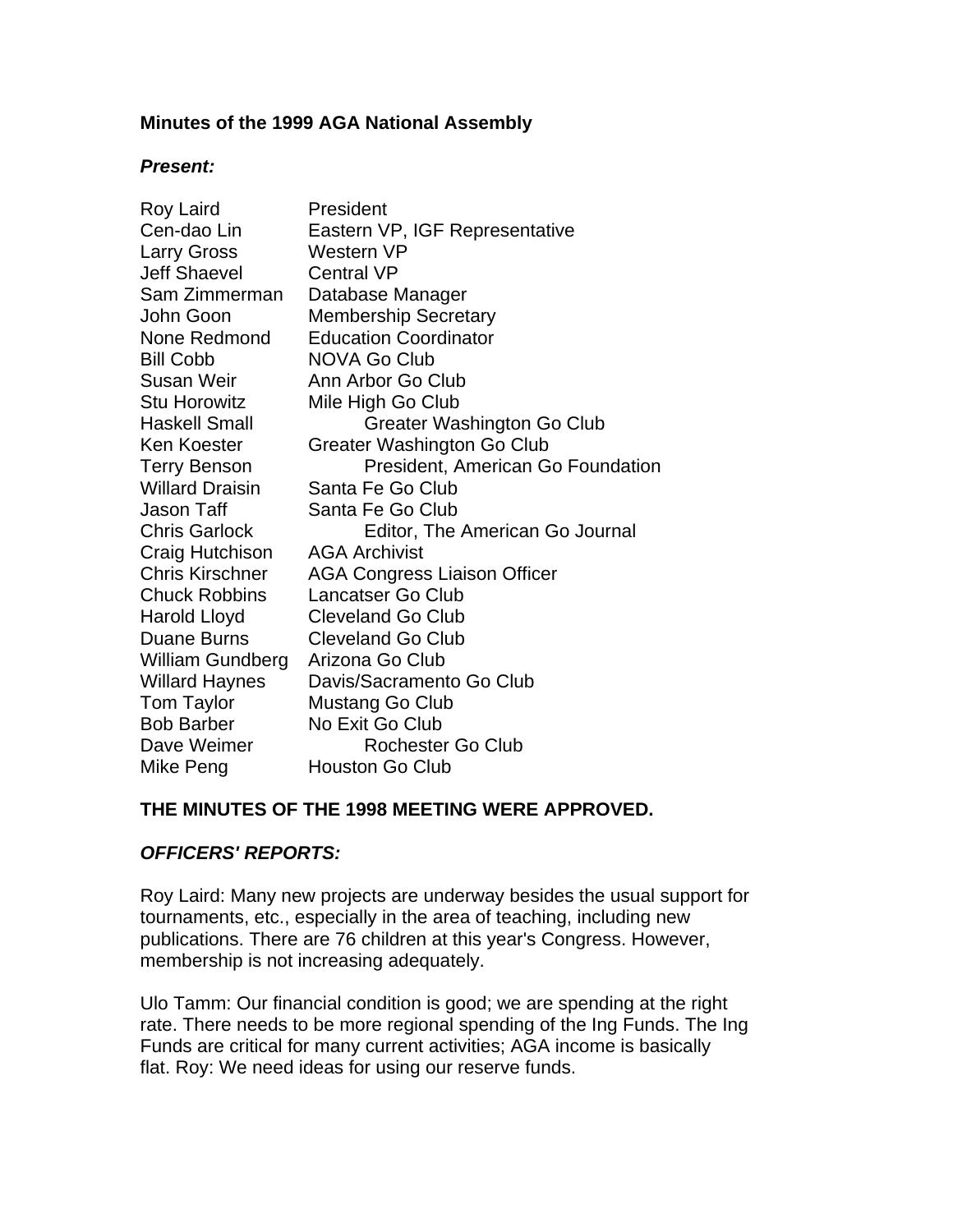Susan Weir: There were 33 kids at the 1999 Summer Camp, and we expect more next year. We are moving toward making the camp self-sustaining.

John Goon: We would like to see better membership growth. It has been basically flat this year. However, since 1995 there has been about a 6% annual increase. We need to focus more on outreach. Use the chapter list.

Sam Zimmerman: Clubs need to inform me of who is a member-just playing in a local tournament does not establish club membership.

Jeff Shavel: We are working on expanding, cleaning up, and improving the web page. You can now renew your membership on the web. We are creating a data base that can be instantly updated. Perhaps a membership data base on the web would be useful. We get 1500 hits per week from new people. This increase results from our links with Yahoo and the Game Zone. Perhaps there should be sections of the web site available by subscription or to members only, with books, reviews, professional stuff, etc.

Chris Garlock: The next issue (Summer) will be out in late September or early October, and the Fall issue will be out by the end of the year. So, there will be four issues this year. We have new features-more games, design changes. The great team effort by many people is much appreciated.

None Redmond: Ask teachers to be in touch with me. We want to develop more camps for kids, perhaps on both the east and west coasts, and we need to know who might be interested in running them. Also, please be in touch about the Teacher of the Year Award. We need more information about what is happening.

## **NEW BUSINESS**

Stu Horowitz: We propose to have the Congress at Denver University in Denver, Colorado next year from August 5th to the 13th. We can have about eight rooms plus a large ballroom for the main playing area. There is plenty of dormitory space, though perhaps not as many singles as people would like.

## *THIS OFFER WAS ACCEPTED BY UNANIMOUS VOTE.*

Haskell Small: We are interested in having the Congress in the D.C. area in 2001. Ken Koester: Since D.C. had the first one in the present century, it seems appropriate for us to have the first one in the next century.

Jeff Shavel: We are also interested in having a Congress in Austin, Texas, in 2001 or later.